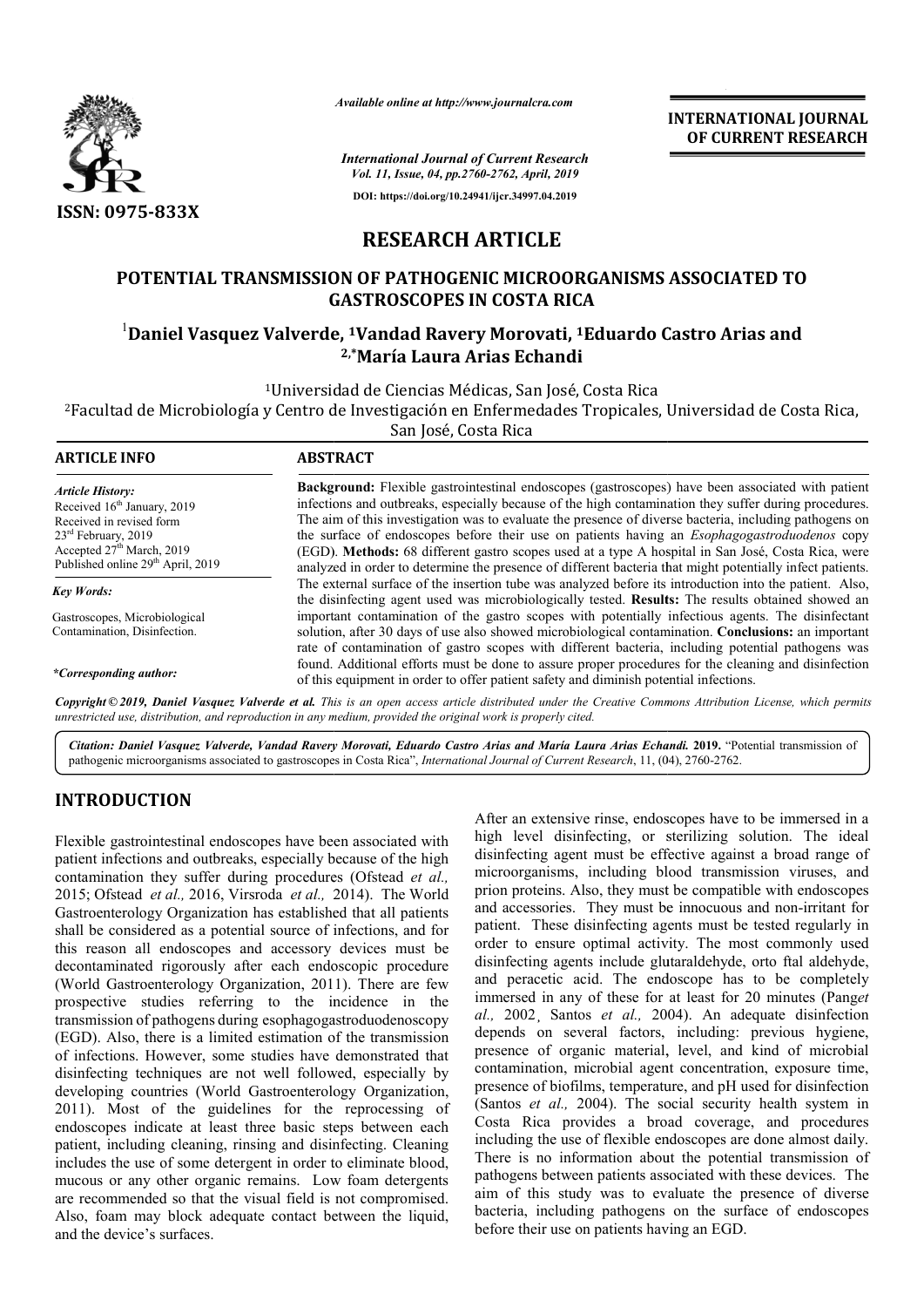### **MATERIALS AND METHODS**

During the second semester of 2018, 68 different gastroscopes used at a type A hospital in San José, Costa Rica, were analyzed in order to determine the presence of different bacteria that might potentially infect patients. The external surface of the insertion tube was analyzed before its introduction into the patient. A sterile swab was moistened with sterile saline solution 0,85% and rolled over the external surface of the gastroscope. The swab tip was then cut off into a sterile tube containing 1 mL of sterile saline solution and immediately transported to the Food and Water Microbiology Laboratory at the University of Costa Rica (Universidad de Costa Rica, UCR). Additionally, a sample of new disinfectant, and a sample from the disinfectant where the gastroscopes were submerged for over 30 days was taken to the lab to be microbiologically analyzed. After arrival to the lab, each sample was vortexed for 25 seconds. 100 uL of each sample was cultured in blood agar plates, incubated for 48 h at 35°C. At the end of the incubation, each relevant colony was identified using the Biomerieux Vitek 2 system. At priori, a clinically relevant level of contaminations was defined as >100 CFU/mL.

#### **RESULTS**

In the gastroscopy service evaluated in this study, the gastroscopes are reused daily after being sanitized and submerged in a disinfecting solution for 10-20 min. From the 68 gastroscopes analyzed, 20 resulted positive for a relevant level contamination (29,4%). From these, 28 different bacteriological isolates were obtained. The identification of these isolates is detailed on Table 1.

**Table 1. Identification of the isolates obtained from gastroscopes analyzed during the second semester of 2018 from a class A hospital in San José, Costa Rica**

| Microorganism                | Frequency $(\% )$ |  |
|------------------------------|-------------------|--|
| Stenotrophomonas maltophilia | 5(17,8)           |  |
| Bacillus sp                  | 4(14,2)           |  |
| Kocuria varians              | 3(10,7)           |  |
| Staphylococcus capitis       | 2(7,1)            |  |
| Micrococcus luteus           | 2(7,1)            |  |
| Pseudomonas fluorescens      | 2(7,1)            |  |
| Pseudomonas putida           | 2(7,1)            |  |
| Sphingomonas paucimobilis    | 2(7,1)            |  |
| Pseudomonas aeruginosa       | 2(7,1)            |  |
| Pseudomonas luteola          | 1(3,6)            |  |
| Escherichia coli             | 1(3,6)            |  |
| Rhizobium radiobacter        | 1(3,6)            |  |
| Methylbacterium              | (3,6)             |  |

The disinfecting solution used for submerging the gastroscopes was also cultured on the day it was first used (day 0), and on day 30 (day in which it would be changed according to hospital protocol). On day 0, the disinfectant solution showed no growth. Nevertheless, on day 30 there were four different relevant bacteria isolated, including *Kocuria varians, Staphylococcus capitis, Micrococcus luteus*, and *Stenotrophomonas malophilia*. All of these bacteria match with those isolated from the gastroscope surfaces.

#### **DISCUSSION**

Flexible endoscopes are difficult to clean and disinfect, and easy to damage because of their design and delicate materials (Gillespie *et al.,* 2008; Martiny *et al.,* 2004 and Rutala and Weber, 2004) Also, they are considered semi-critical items, since they come into contact with the patient´s mucosa, but do not penetrate it (Leung, 2000).Because of this, the incidence of infections associated to this procedure is low. In spite of this, it's the medical device that is most linked to healthcare associated outbreaks (Moses and Lee, 20034 de microbiological) mainly caused by bacteria (Cowen, 2001). Pathogen transmission through this equipment has been described, and is especially associated to failure in its cleaning, and disinfection (Gillespie *et al.,* 2008). Literature describes infections associated to gastroscopes due to *Pseudomonas, Escherichia coli, Klebsiella, serratia* and even *Helicobacter pylori(*Santos *et al.,* 2004*).* Results obtained show an important contamination of the routinely used gastroscopes (29,4%). Similar results have been reported in literature (Ofstead *et al.,*  2015; Ofstead *et al.,* 2016, Virsroda *et al.,* 2014) where even a 50% of patient ready gastroscopes harbor nonpathogenic bacteria (Ofstead *et al.,* 2016). As in other studies, most of the isolates identified are considered nonpathogenic commensals of either the skin, or upper respiratory tract. Nevertheless, the presence of potentially pathogenic groups represents a risk for patients, especially if they have any kind of immunodeficiency. *Stenotrophomonas maltop*hilia was isolated from 5 different gastroscopes. It's considered an opportunistic human pathogen associated to blood stream infections, and even pneumonia. This bacterium has the ability to colonize the surfaces of medical devices, and presents a high level of intrinsic resistance to many antibiotic classes (Looney *et al.,* 2009). *Kocuria varians* was isolated from 10,7% of the gastroscopes analyzed. This Gram positive coccus can be isolated from skin, and oropharynx microbiota. Nevertheless, it has been associated to bacteremia, sepsis associated to catheters, endocarditis, cholecystitis, peritonitis, and even abscess in immunocompromised patients (Savini *et al.,* 2010). *Pseudomonas* spp is a genusassociated toinfections, especially in patients with compromised host defense mechanisms. Also, it's the most common pathogen associated to nosocomial infections. It exhibits innate resistance to common use antibiotics (Fazelli *et al.,* 2012), and can even be a life threatening agent.(pseudo) In this study, almost 18% of the isolates were from the Pseudomonaceae family, representing an important risk for patients.

Coagulase negative staphylococci, including *Staphylococcus capitis*, and *Micrococcus luteus* were also isolated from the gastroscopes analyzed. These microorganisms have emerged as responsible agents for a large number of infections. They have been reported as etiological agents of catheter associated infections, valve infections, superficial abscesses, and even skin, and urinary tract infections. (Fariña *et al.,* 2013). The presence of microorganisms on ready to use gastroscopes demonstrates that either the hygienic practices, or the disinfectant are not achieving their goal. Mechanical cleaning of gastroscopes can eliminate 99% of microorganisms (Scanlon *et al., 2016*). Efficacy of this step is personaldependent, and contact time is critical for an effective disinfection. Completely clean gastroscopes will not be obtained if they are submerged for less than 20 min. These disinfecting agents have to be periodically changed, and tested for efficacy. The cause of contaminated disinfectants includes the use of contaminated stock disinfectants, not changing the disinfectant after a prolonged use, or the use of contaminated containers. When the disinfecting solution was analyzed, four different bacterial genus were isolated. All of them were also isolated from the gastroscopes throughout the study. Since the